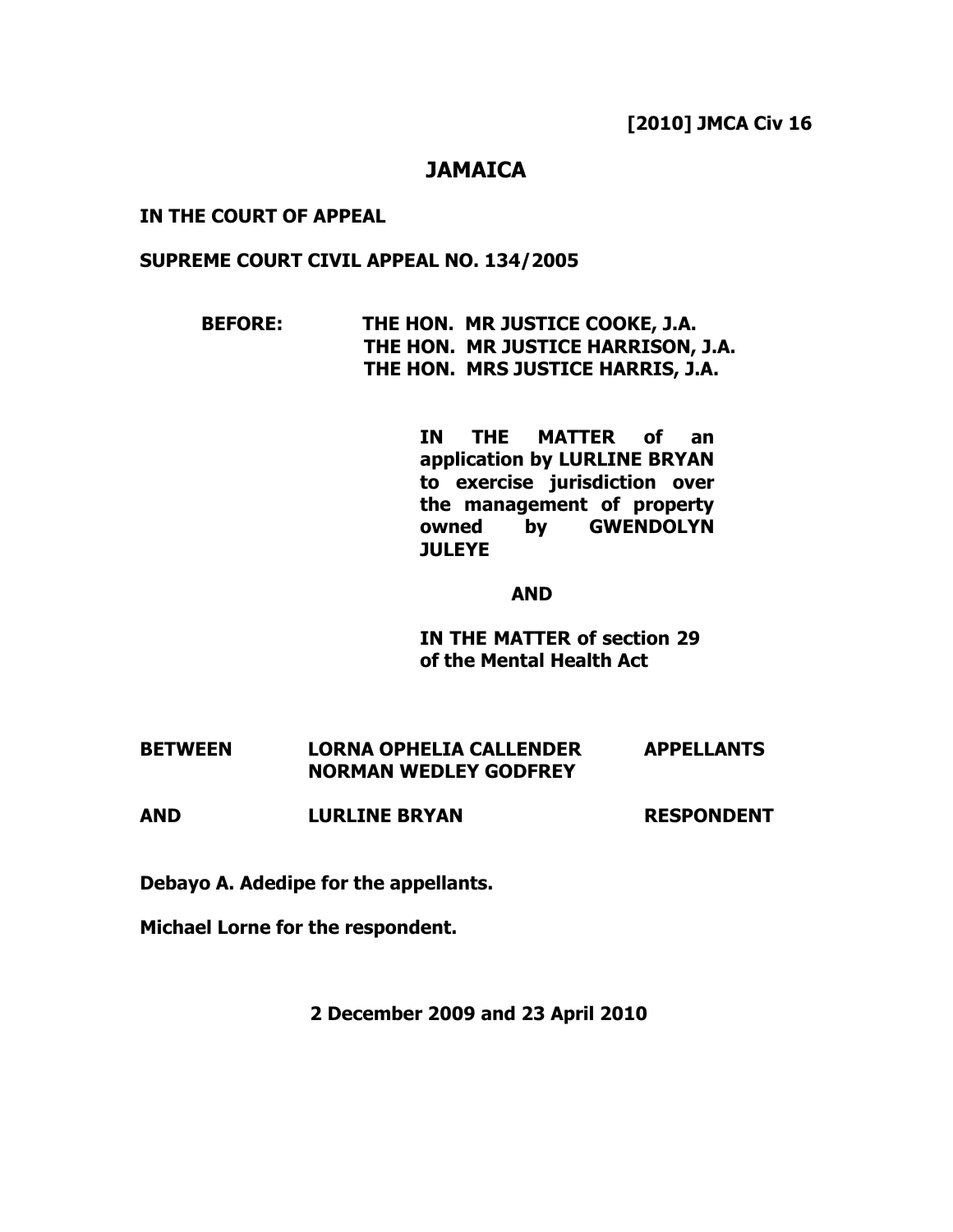## HARRIS, J.A.

[1] In this appeal the appellant challenges the following orders made by Sinclair Haynes J on 6 December 2005:

- "i Lurline Bryan is entitled to exercise jurisdiction over the management of the property and affairs of Gwendolyn Juleye.
- ii Lurline Bryan is hereby authorized to sign and execute all contracts, transfers, assignments, deeds and instruments on behalf of Gwendolyn Juleye in respect of all properties owned by her and in particular all that parcel of land part of Balvenie part of number forty three on the plan of Balvenie registered at Volume 1059 Folio 737 of the Register Book of Title to transfer such authority by virtue of a Power of Attorney to such person or persons as she deems fit.
- iii Lurline Bryan be and is hereby authorized to conduct and/or manage all the business affairs of Gwendolyn Juleye or to transfer such authority by virtue of a Power of Attorney to such person or persons as she deems fit.

### IT IS FURTHER ORDERED THAT:

1. Lurline Bryan upon obtaining current valuation from Messrs Langford & Brown is authorized to sell on the open market property being all that parcel of land part of Balvenie part of number 75 on the plan of Balvenie registered at Volume 1059 Folio 737 of the Register Book of Titles in the registered names of Gwendolyn Juleye and Carmen McGregor, deceased as tenants in common.

#### IT IS ALSO ORDERED THAT:

a. Lurline Bryan is hereby authorized to manage and control Gwendolyn Juleye's half (1/2) share of the proceeds of the sale of the property.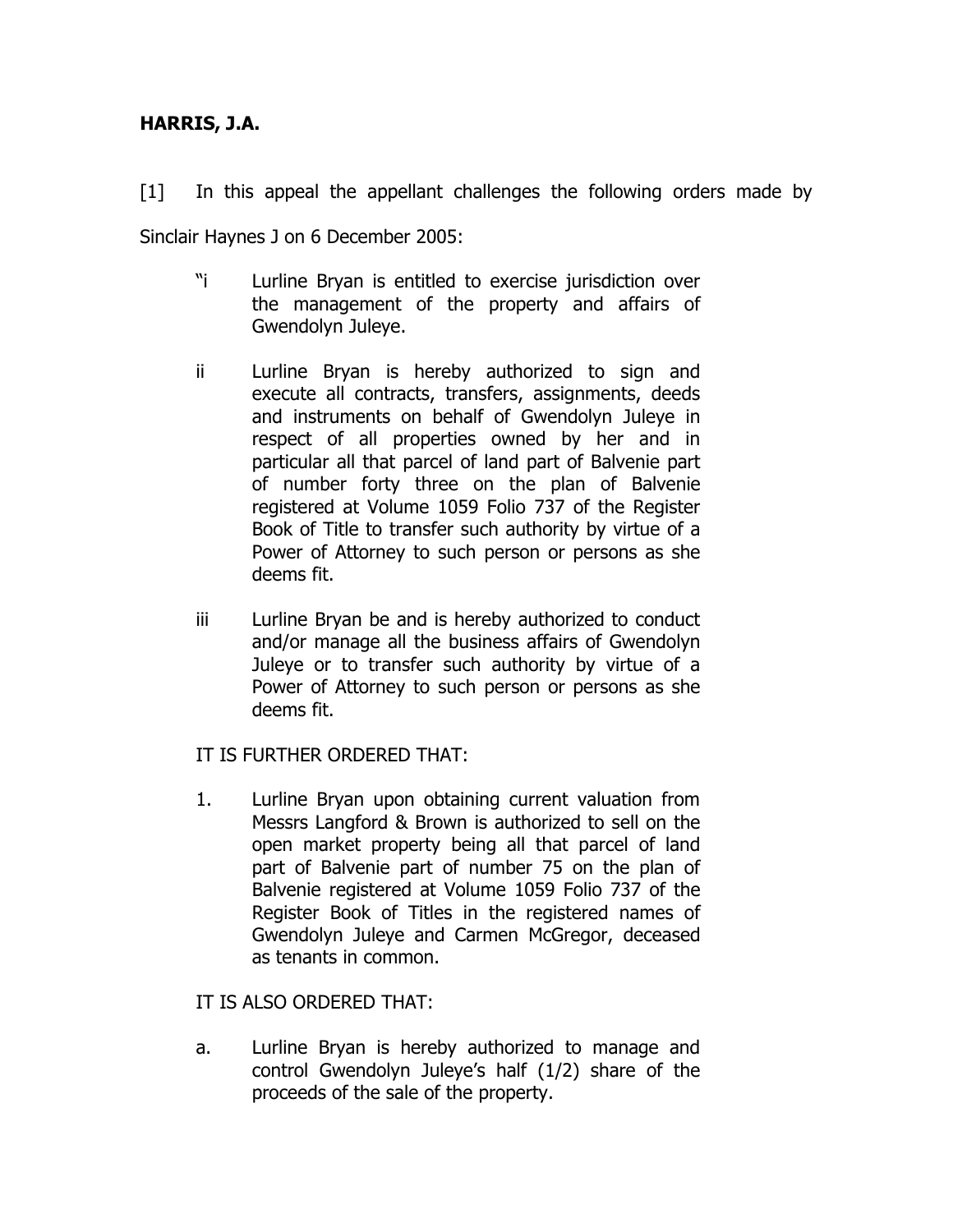- b. The other half (1/2) share of the proceeds of the property is to be paid into an interest bearing account in the court for the estate of Carmen McGregor, deceased.
- c. The Registrar of the Supreme Court is empowered to sign the Instrument of Transfer on behalf of the Estate of Carmen McGregor, deceased…"

[2] On 2 December 2009 we allowed the appeal and promised to put our reasons in writing. This we now do in obedience to our promise. Sometime in the year 2003, Gwendolyn Juleye (hereinafter called "the patient") became mentally incapacitated. In 2004 she was diagnosed as suffering from Alzheimer's disease. The patient was possessed of an undivided interest in property at Balvenie Heights, Mandeville in the parish of Manchester, registered at Volume 1059 Folio 737 of the Register Book of Titles. This she held as a tenant in common with her sister Carmen McGregor.

[3] On 14 April 2005 the patient's sister Lurline Bryan, who is resident in the United States of America, by way of a fixed date claim form, sought the following orders:

- "1. A declaration that LURLINE BRYAN is entitled to exercise jurisdiction over the management of the property and affairs of GWENDOLYN JULEYE.
- 2. An order that LURLINE BRYAN is hereby authorized to sign and execute all contracts, transfers, assignments, deeds and instruments on behalf of GWENDOLYN JULEYE in respect of all properties owned by her and in particular ALL THAT parcel of land part of Balvenie part of NUMBER FORTY THREE on the Plan of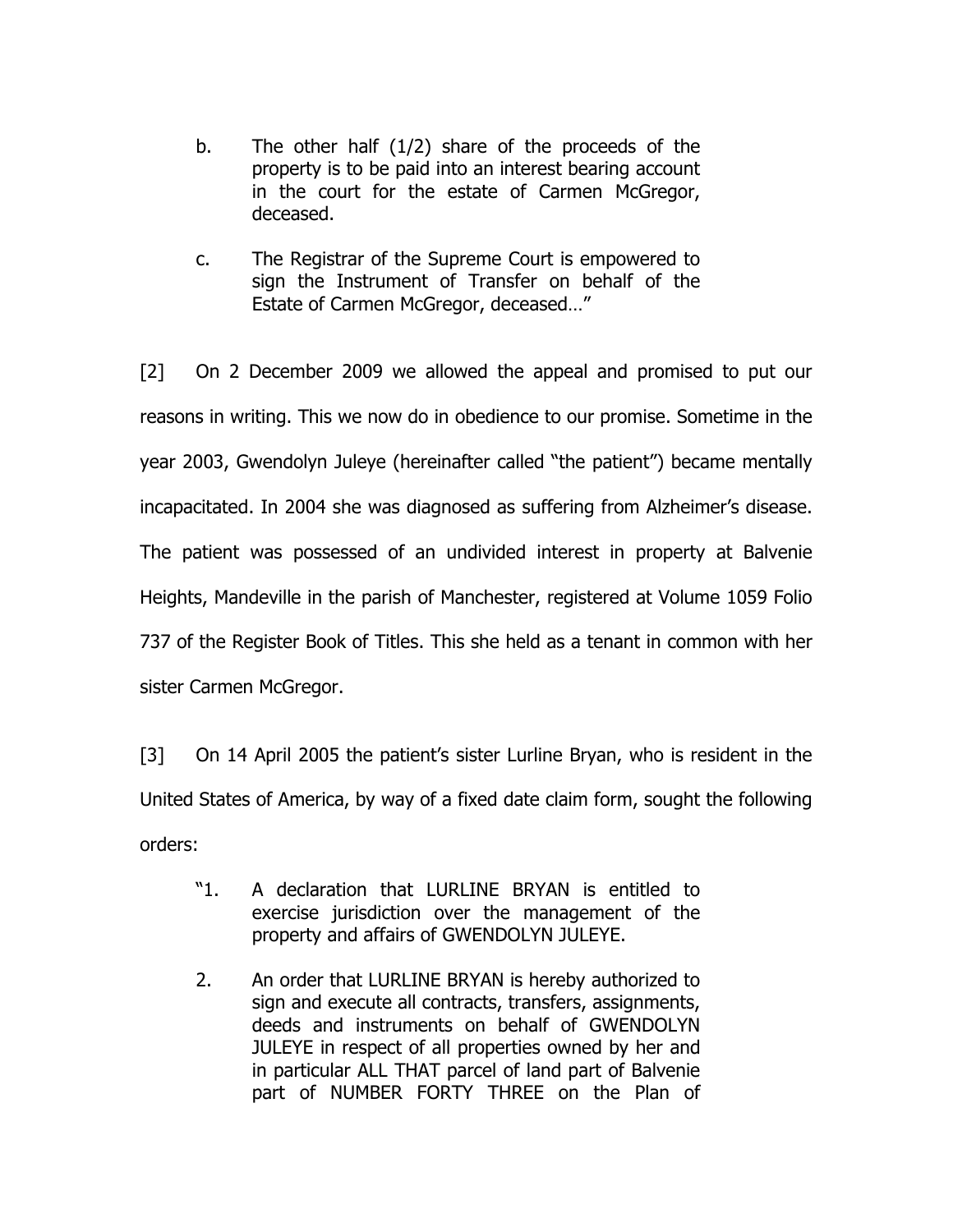Balvenie registered at Volume 1059 Folio 737 of the Register Book of Title or to transfer such authority by virtue of a Power of Attorney to such person or persons as she deems fit.

3. An Order that LURLINE BRYAN be and is hereby authorized to conduct and/or manage all the business affairs of GWENDOLYN JULEYE or to transfer such authority by virtue of a Power of Attorney to such person or persons as she deems fit."

[4] Miss Bryan, in her affidavit in support of the fixed date claim form, records

her place of residence as Fontana, California in the United States of America. On

4 May 2005, an affidavit was filed by Lurline Bryan, paragraphs 7 and 8 of which

were couched as follows:

- "7. That Janet P. Taylor has agreed to be substitutes [sic] as the Applicant herein and I refer to her affidavit in support of my Application for substitution sworn to on the day of May 2005.
- 8. That in light of the foregoing I humbly pray that this Honourable Court will grant the order sought and substitute the name of JANET P.TAYLOR as the applicant herein and grant her the following orders:
	- (a) A declaration that JANET P. TAYLOR is entitled to exercise jurisdiction over the management of the property and affairs of GWENDOLYN JULEYE.
	- (b) An order that JANET P. TAYLOR is hereby authorized to sign and execute all contracts, transfers, assignments, deeds and instruments on behalf of GWENDOLYN JULEYE in respect of all properties owned by her and in particular ALL THAT parcel of land part of Balvenie part of NUMBER YWENTY-THREE (sic) GREENVALE ROAD in the parish of MANCHESTER being the lot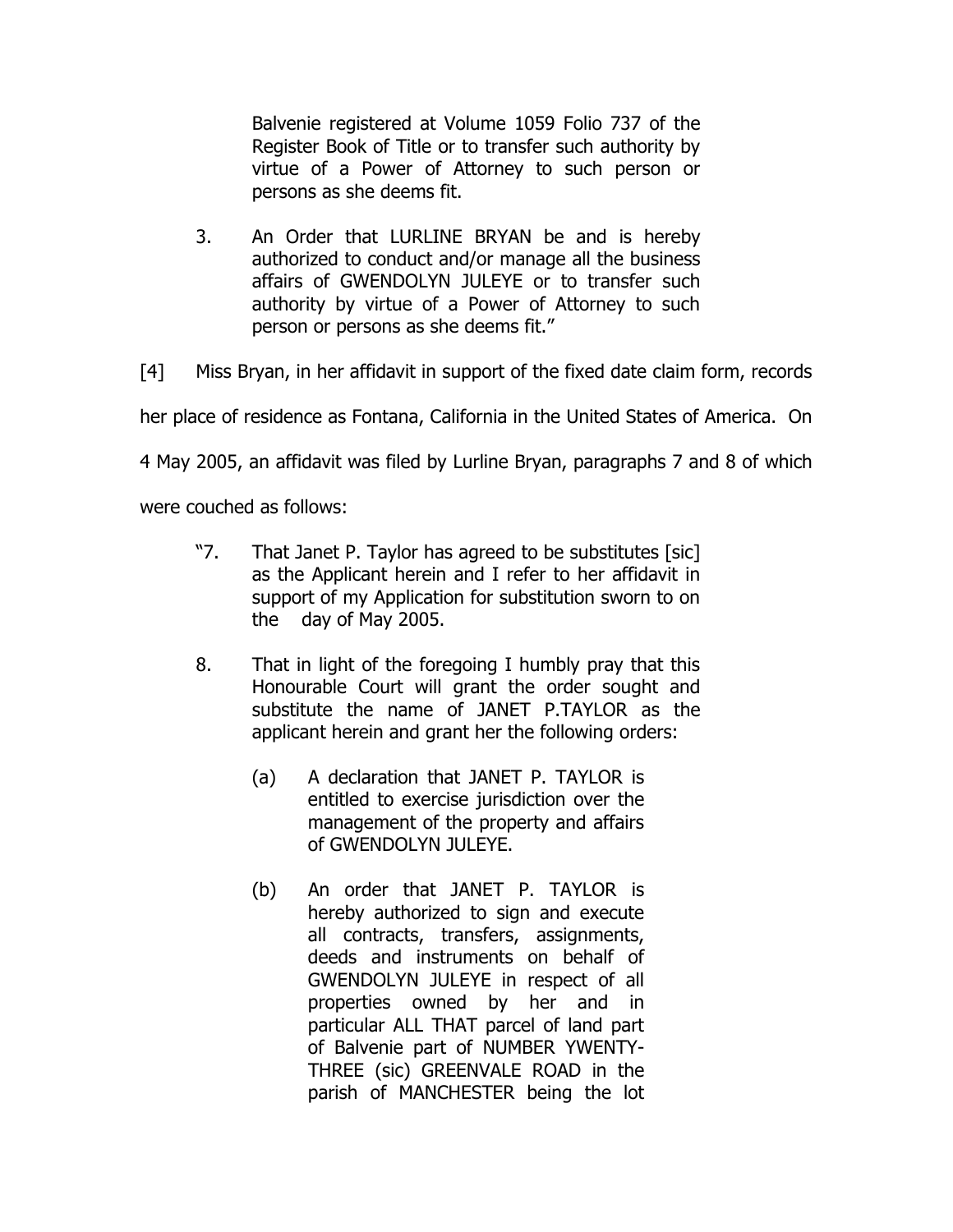numbered FORTY-THREE on the Plan of Balvenie registered at Volume 1059 Folio 737 of the Register Book of Titles or to transfer such authority by virtue of a Power of Attorney to such person or persons as she deems fit.

- (c) An Order that JANET P. TAYLOR is authorized to conduct and/or manage all the business affairs of GWENDOLYN JULEYE or to transfer such authority by virtue of a Power of Attorney to such person or persons as she deems fit."
- [5] On 5 May 2005 Campbell J made the following orders:
	- "1. JANET P. TAYLOR is substituted as the applicant in the Fixed Date Claim Form herein.
	- 2. JANET P. TAYLOR is entitled to exercise jurisdiction over the management of the property and affairs of GWENDOLYN JULEYE.
	- 3. JANET P. TAYLOR is hereby authorized to sign and execute all contracts, transfers, assignments, deeds and instruments on behalf of GWENDOLYN JULEYE in respect of all properties owned by her and in particular ALL THAT parcel of land part of Balvenie part of NUMBER FORTY THREE on the plan of Balvenie registered at Volume 1059 Folio 737 of the Register Book of Title or to transfer such authority by virtue of a Power of Attorney to such person or persons as she deems fit.
	- 4. JANET P. TAYLOR be and is hereby authorized to conduct and/or manage all the business affairs of GWENDOLYN JULEYE or to transfer such authority by virtue of a Power of Attorney to such person or persons as she deems fit."

[6] On 20 July 2005, on the application of Mrs Taylor, further orders were made by Campbell J. The orders read: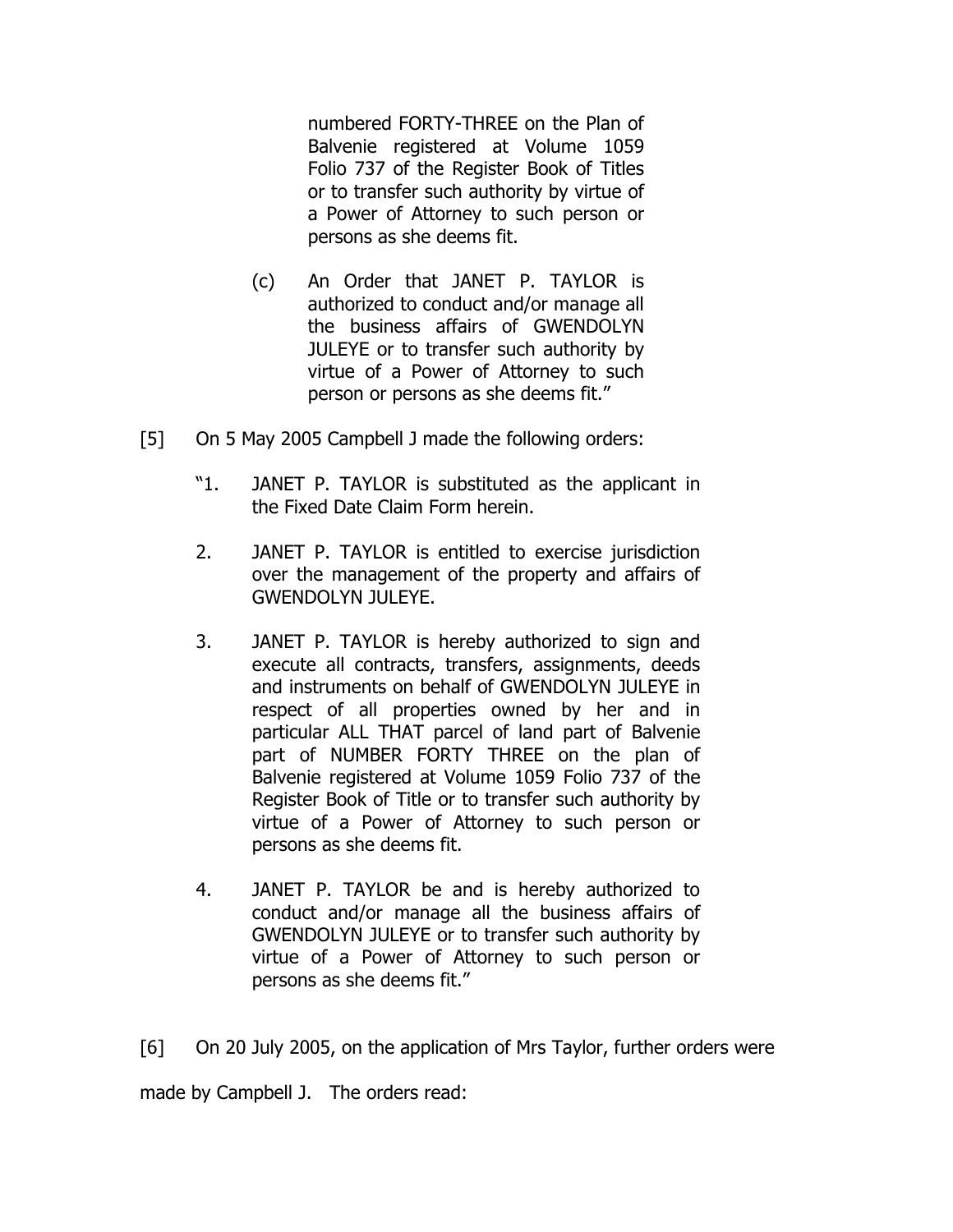- "1 Further to Court Orders granted by the Honourable Mr Justice Campbell in the matter herein on the  $5<sup>th</sup>$  day of May 2005:
	- (a) JANET P. TAYLOR is hereby authorized to obtain a current valuation on and to sell on the open market property being ALL THAT parcel of land part of Balvenie part of NUMBER FORTY THREE on the plan of Balvenie registered at Volume 1059 Folio 737 of the Register Book of Titles in the registered names of Gwendolyn Juleye and Carmen  $M<sup>c</sup>$ Gregor, deceased as tenants in common.
	- (b) JANET P. TAYLOR is hereby authorized to manage and control GWENDOLYN Juleye's half share of the proceeds of the sale of the property pursuant to the Court Order dated the 5<sup>th</sup> day of May 2005.
	- (c) The other half share of the proceeds of the sale of the property be paid into an interest bearing account in the name of Lurline Bryan as administrator/trustee for and on behalf of the estate of Carmen McGregor, deceased."
- [7] By a notice of application for court orders filed on 19 September 2005,

Lorna Ophelia Callender and Norman Wedley Godfrey, the executors of the

estate of Carmen McGregor, sought the following orders:

- "1) That service of the orders made herein on (sic) and on the Applicants herein be dispensed with.
- 2) That the time for serving this application on Janet Taylor be abridged having regard to the urgency of the situation.
- 3) That Janet Taylor be restrained from selling the property at Lot 43 Balvenie registered at Volume 1059 Folio 737 of the Register Book of Titles.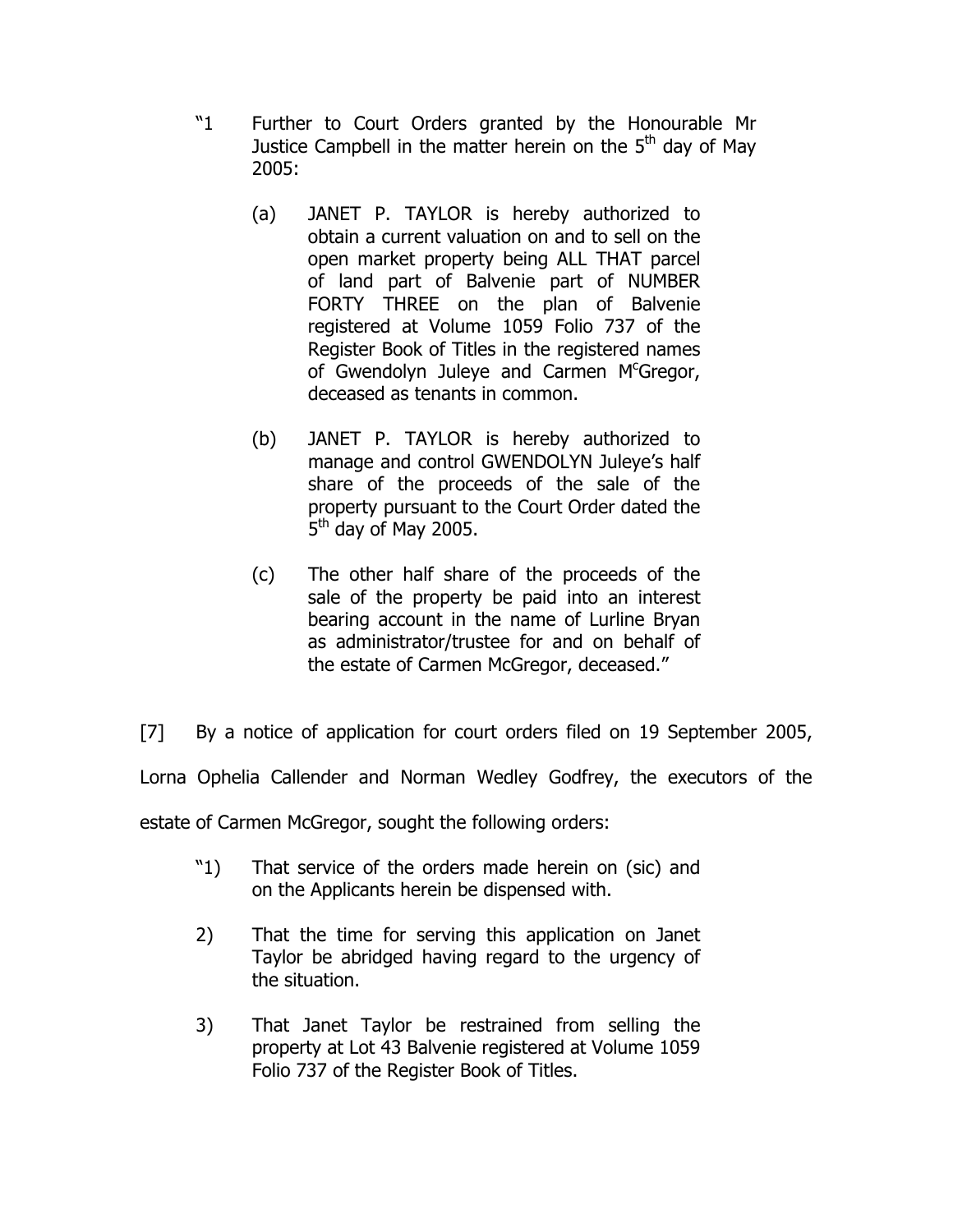- 4) That the orders appointing Janet Taylor to exercise jurisdiction over the management of the property and affairs of Gwendolyn Juleye and to sell the said property registered at Volume 1059 Folio 737 of the Register Book of Titles be revoked/set aside.
- 5) That Lorna Ophelia Callendar be appointed to exercise jurisdiction over the management of the property and affairs of Gwendolyn Juleye
- 6) That an injunction be granted restraining the said Janet Taylor by her self or otherwise from excluding the said Rohan Fagan from occupying the property as caretaker as he had done hitherto.
- 7) That we the executors be made respondents in this matter and granted permission to represent the estate of the late Carmen McGregor herein…"
- [8] Five grounds of appeal were filed. Ground 2 was abandoned. Grounds 1,

3, 4 and 5 may be conveniently considered simultaneously.

The grounds are:

- "1. The learned Judge erred in law in failing to deal with the only proper application which was before her – the application by the Appellants to set aside the orders made by Mr. Justice Campbell, to appoint the applicant Lorna Ophelia Callender as the person to be in charge of the affairs of Gwendolyn Juleye etc.
- 3. The learned Judge erred in purporting to make orders on the Fixed Date Claim Form Dated April 12, 2005 when it was already spent, because orders had already been made on it, and, in any event, there was no or no proper application before the Court by Lurline Bryan or Janet Taylor for any such orders.
- 4. The learned Judge erred in making the order for sale of the property at lot 43 Balvenie registered at Volume 1059 Folio 737 for the following reasons: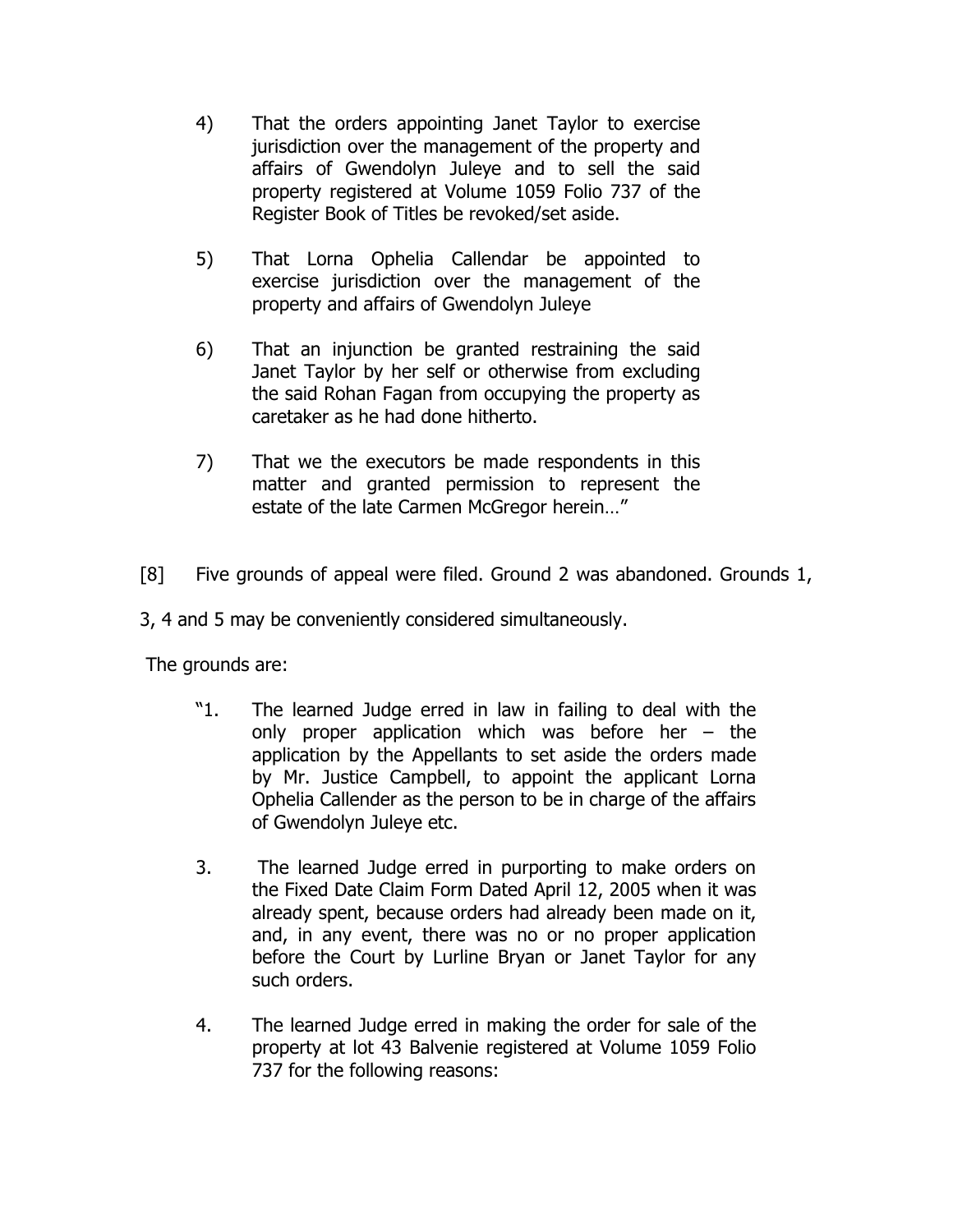- a) this was not an order sought in the Fixed Date Claim Form dated April 12, 2005
- b) there was no application before the Court for a sale of the property
- c) the Court has no power, in proceedings under the Mental Health Act, which are not served on the owner or the representatives of the owner of property, to order the sale of that owner's interest in real estate, when that owner is not the subject of the Mental Health Act proceedings.
- 5. The learned judge erred in law in appointing Lurline Bryan in substitution for Janet Taylor for the following reasons:
	- a) there was no application by Lurline Bryan to be substituted
	- b) even if there had been an application for Lurline Brvan to be substituted this could not been [sic] done after the order had been made on the Fixed Date Claim Form. There would have had to be an application for an order to be made in Lurline Bryan's favour to exercise the powers under the Mental Health Act. There was no such application.
	- c) Further, the provisions of the Mental Health Act require an applicant for an order thereunder to be resident in Jamaica. There still is no evidence, on affidavit or otherwise, that she is so resident. She had been replaced by Janet Taylor earlier in the proceedings precisely because she was not resident in Jamaica."

 [9] Mr Adedipe argued that the learned judge had no power to have substituted Mrs Taylor in place of Miss Bryan as neither Mrs Taylor nor Miss Bryan was qualified to be appointed under the Mental Health Act. Miss Bryan was resident outside the jurisdiction and did not qualify as the nearest relative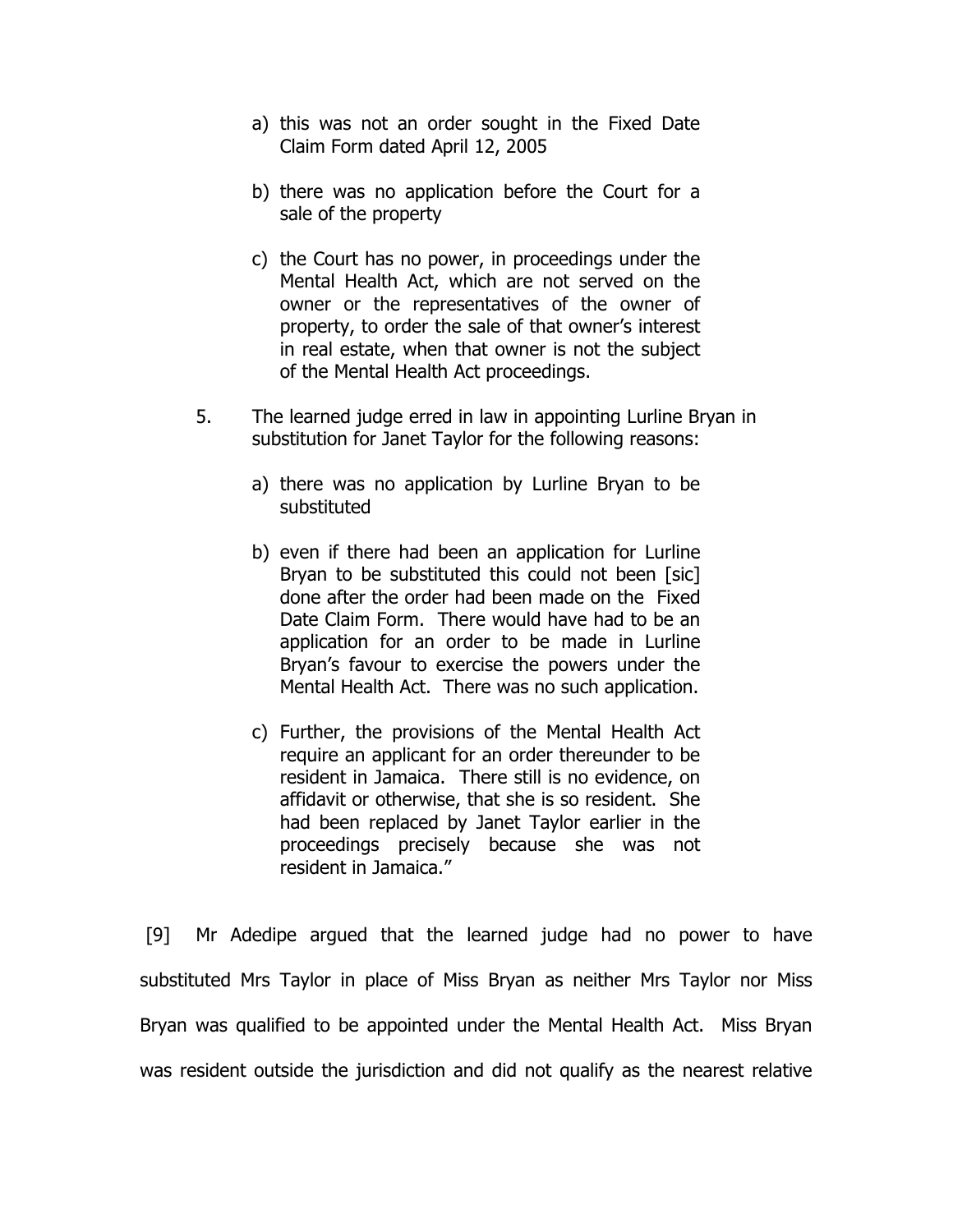while Mrs Taylor did not fall within the class of persons who are designated nearest relatives under the Act, he argued.

[10] Mr Lorne argued that the learned judge could have properly acted upon the fixed date claim form, notwithstanding that there was no application from Miss Bryan to show that since the making of the order by Campbell J, she had taken up residence in Jamaica.

[11] The learned judge, after acknowledging that there was, among other things, an application before her to set aside the orders of Campbell J went on to state at page 9 of her judgment:

"The court, in considering the welfare of the patient, need not appoint the applicant but in the circumstances appoint the person most suitable. Miss Callender is a niece. Miss Lurline Bryan is a sister. Section 3 (3) gives a sister precedence over a niece. It is noteworthy that Miss Callender is not fully resident in Jamaica. She has not outlined to the court how she proposes in the circumstances to take care of the patient. In fact Section 3 (4) (a) of the Mental Health Act requires the applicant to be ordinarily resident in Jamaica. Miss Callender has not declared her age. Section 3 (4) (c) of the Mental Health Act requires the applicant to be 18 years or older. However, the court has observed that she is well above age 18 years. On the other hand, Miss Bryan who is above 70 years is now resident in Jamaica. She informed the court that her address is 8 Sheffield Road, Kingston 2."

She later stated:

"I have accepted the submissions of Mrs. M. Taylor-Wright that I ought to rely on the affidavit of Miss Bryan in the matter and her oral application to have Miss Bryan substituted. The original application by way of Fixed Date Claim Form was that of Miss Lurline Bryan. It was duly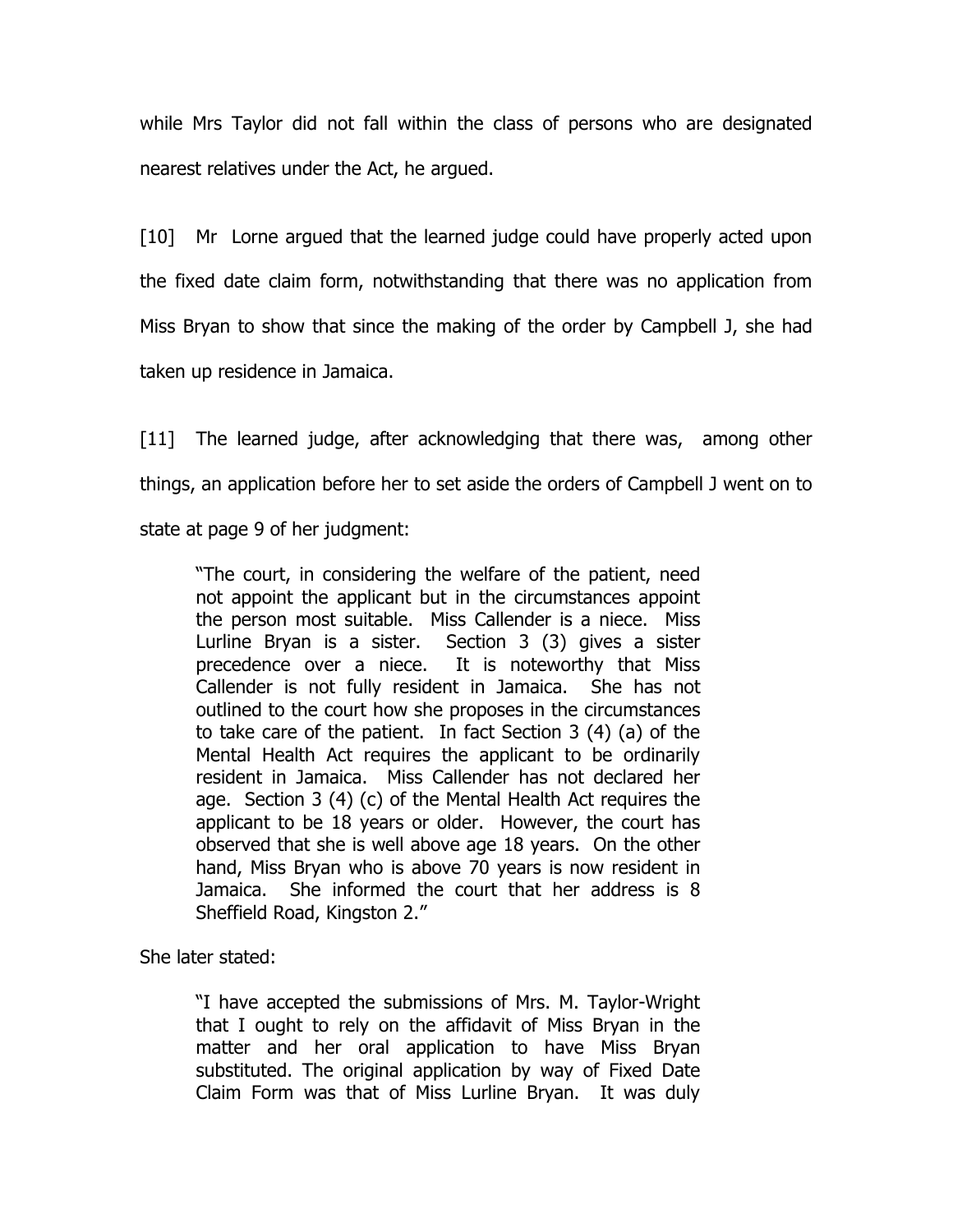supported by her affidavit. She is therefore not a stranger to the application but rather she commenced it.

 In the circumstances I hold that Miss Lurline Bryan can be substituted as the proper applicant on the FDCF …"

[12] The primary issue in this case is whether Mrs Taylor or Miss Bryan could have been appointed to manage and administer the patient's affairs. This leads me to examine the provisions of the Mental Health Act but I will confine my deliberations only to such sections of the Act as are relevant to this appeal.

Section 3 (1), (3) and (4 ) states:

- "3 (1) In this Act "relative" means any of the following
	- (a) husband or wife;
	- (b) son or daughter;
	- (c) father;
	- (d) mother
	- (e) brother or sister;
	- (f) grandparent;
	- (g) grandchild;
	- (h) uncle or aunt;
	- (i) nephew or niece.
	- (3) Subject to the provisions of this section, in this Act the "nearest relative" means a husband or wife, or if there is no husband or wife, any of the persons mentioned in subsection (1) (b) to (i) in order of precedence, who is for the time being surviving, relatives of the whole-blood being preferred to relatives of the same description of the half-blood, and the elder or eldest of two or more relatives described in any paragraph of subsection (1) being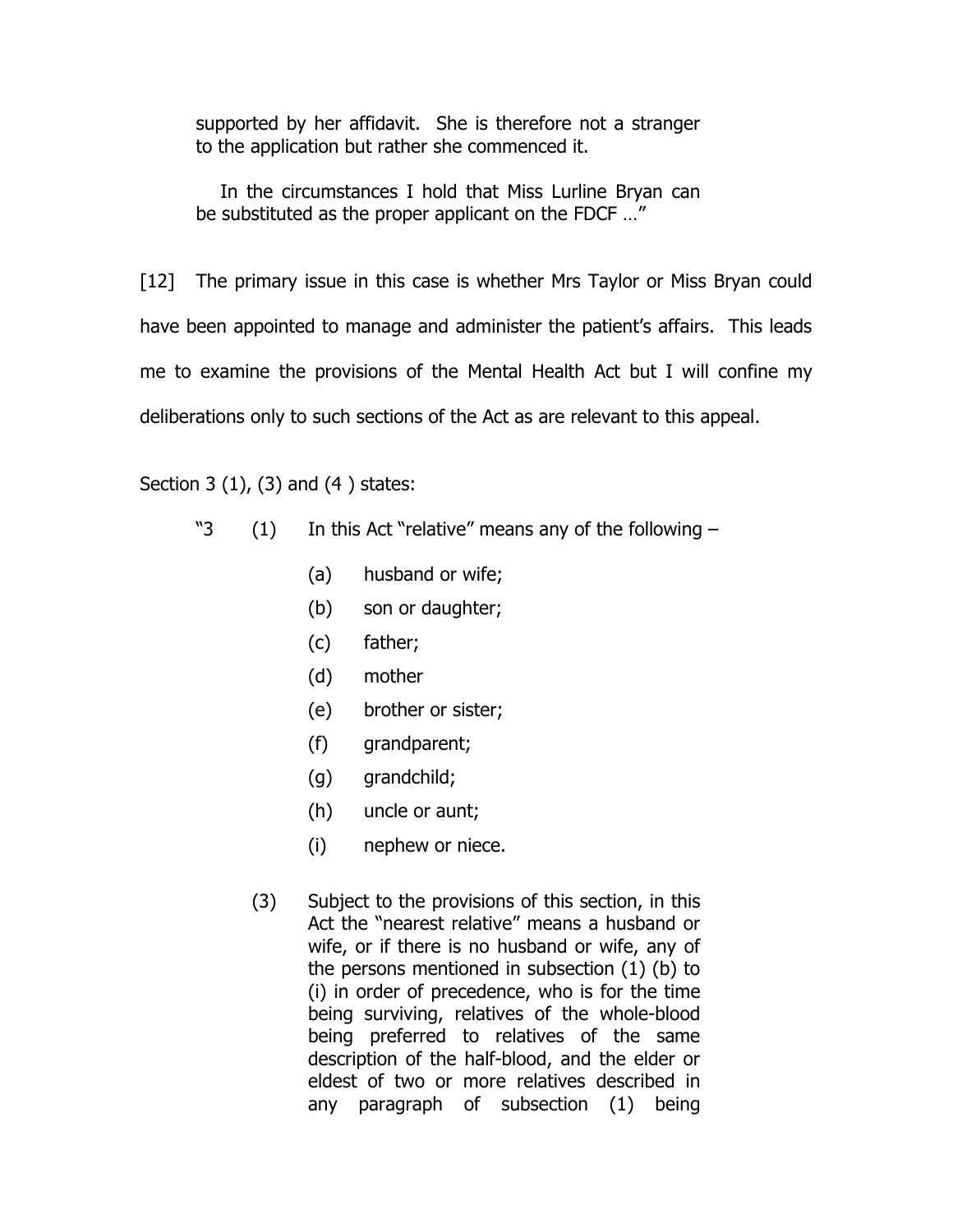preferred to the other or others of those relatives, regardless of sex.

- (4) Where the person who, under subsection (3), would be the nearest relative of a patient –
	- (a) is not ordinarily resident in Jamaica; or
	- (b) being the husband or wife of the patient, is permanently separated from the patient, or has been deserted by the patient; or
	- (c) not being the husband, wife or mother of the patient, is for the time being under eighteen years of age; or
	- (d) is a person against whom an order has been made under section 52 of the Offences against the Person Act (which relates to the encouragement of seduction or prostitution of a girl under the age of sixteen years) divesting that person of authority over the patient and the order has not been rescinded,

the nearest relative of the patient shall be ascertained as if that person were dead.

Section 29 provides:

"29. (1) The Supreme Court, or a Resident Magistrate's Court in the case of property the value of which is within the monetary jurisdiction of that Court, may, on the application of the nearest relative or the Attorney General, exercise jurisdiction over the management of the property and affairs of a patient if the Court is satisfied by evidence (medical and otherwise) on affidavit that the patient is incapable by reason of mental disorder of managing and administering his property and affairs."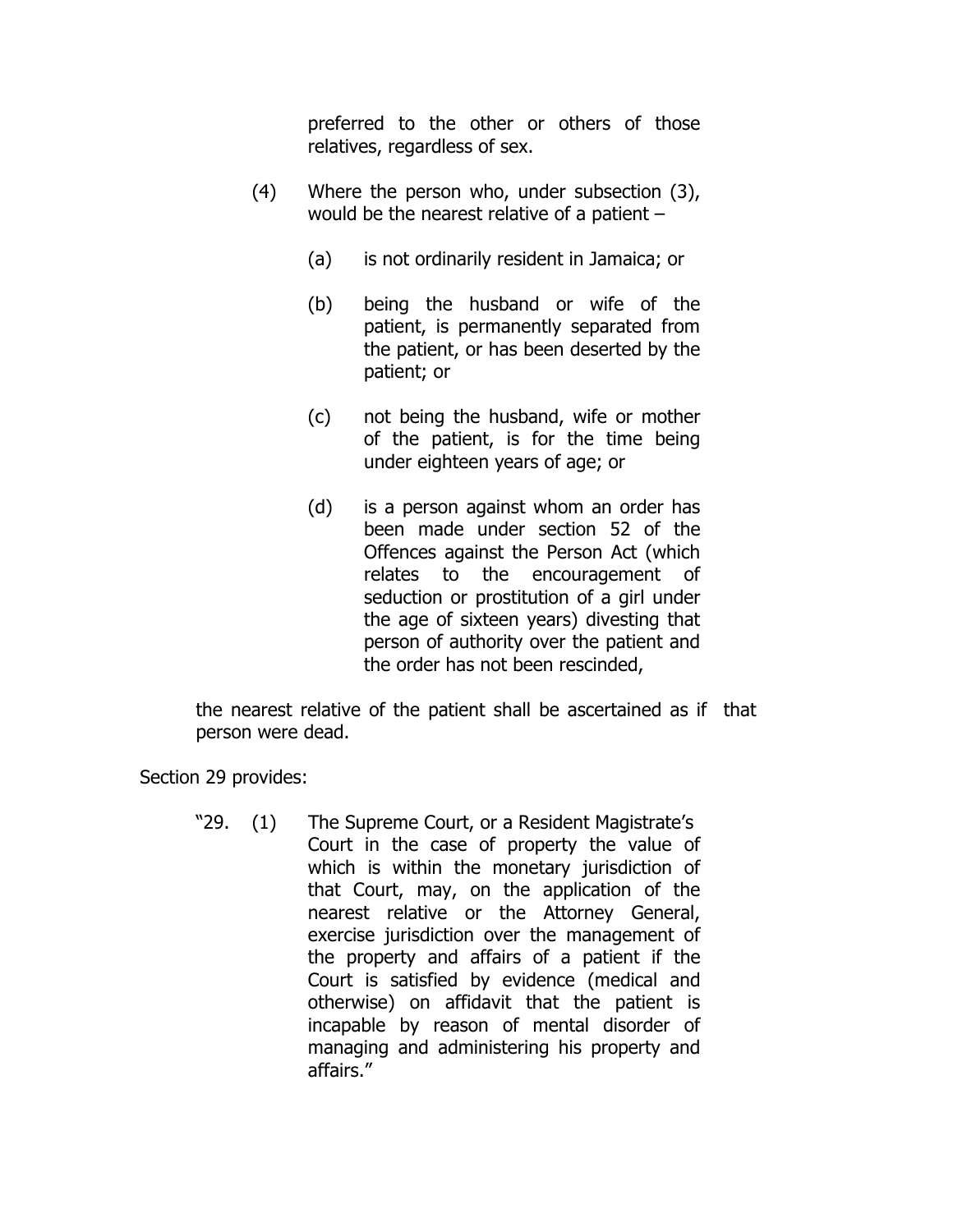[13] As prescribed by section 29, upon the application of a nearest relative or the Attorney General, the court may make an order for the management and administration of the affairs of a patient who, due to his or her incapacity is not competent so to do. It would seem therefore that the Act contemplates that such an application should be made by a nearest relative or by the Attorney General.

[14] Section 3 (1) of the Act prescribes with definitive particularity the classes of persons who qualify as nearest relatives. It is without doubt that under section 3 (4) a person who would ordinarily fall within that class of persons who can be treated as nearest relative, if resident outside the jurisdiction, must be treated as dead. The appointment of such a person to manage the affairs of a patient is prohibited. It cannot be denied that a sister of a patient would have the capacity to apply for an order under section 29. However, in order to obtain same, residence in Jamaica would be a prerequisite.

 [15] Miss Bryan, who at all material times was resident abroad, did not qualify as a nearest relative to whom the order could have been granted nor could Mrs Taylor, a cousin of the patient, be so classified. Mrs Taylor nor Miss Bryan, not having been clothed with the authority to make an application to manage the patient's affairs, certainly neither would have been entitled to an order for that purpose. Campbell J was therefore not empowered to have made the original order appointing Mrs Taylor to manage the affairs of the patient, in lieu of Miss Bryan nor could he have made the consequential orders. He had clearly erred.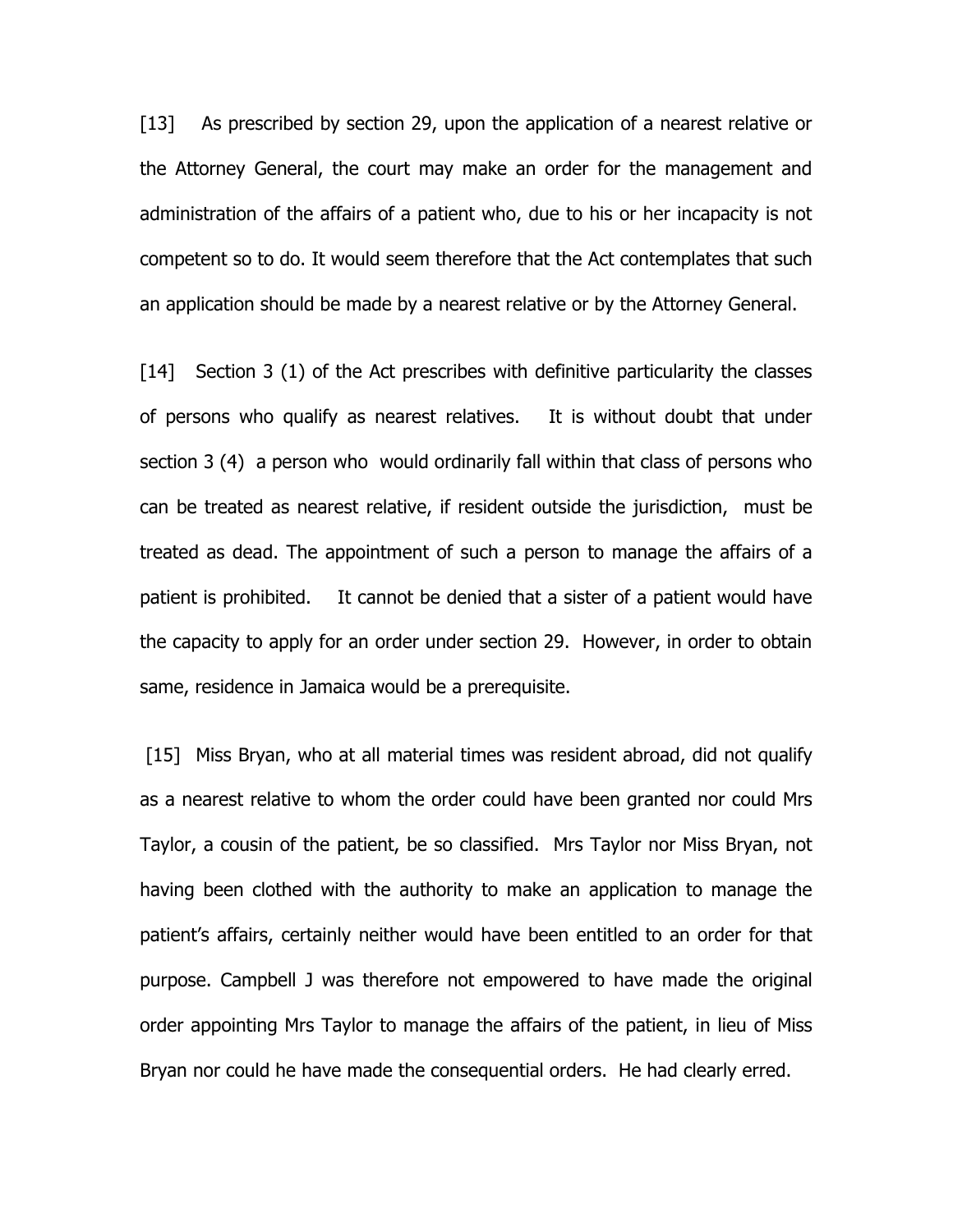[16] This error was compounded by the learned judge. The fact is that Miss Bryan did not qualify as a nearest relative for the purpose of section 3 (1) of the Act, nor was Mrs Taylor so qualified, Mrs Taylor could not have been lawfully substituted in place of Miss Bryan in the first place. The learned judge had no foundation upon which she could have made her orders. An oral application was made by Mrs Taylor Wright for Miss Bryan to be substituted in place of Mrs Taylor. However, there was no application by Miss Bryan before the learned judge, requesting that she be appointed to manage the patient's affairs nor was there any evidence showing that she was at that time resident in the island. The fact that she informed the learned judge that she was resident at Sheffield Road was insufficient. This, clearly, was not material upon which the learned judge could have acted.

[17] It was further submitted by Mr Adedipe that even if Miss Bryan could have been appointed to manage the affairs of the patient, the learned judge could not have made the order for sale of the property. Section 65 of the Registration of Titles Act, he argued, recognizes separate ownership by proprietors who hold property as tenants in common. He contended that a co-owner may contract to sell his undivided share without the consent of the other co-owner but where the interest of one co-owner is an undivided share of the entire property; he may not contract to sell the entire property. In support of this submission he relied on the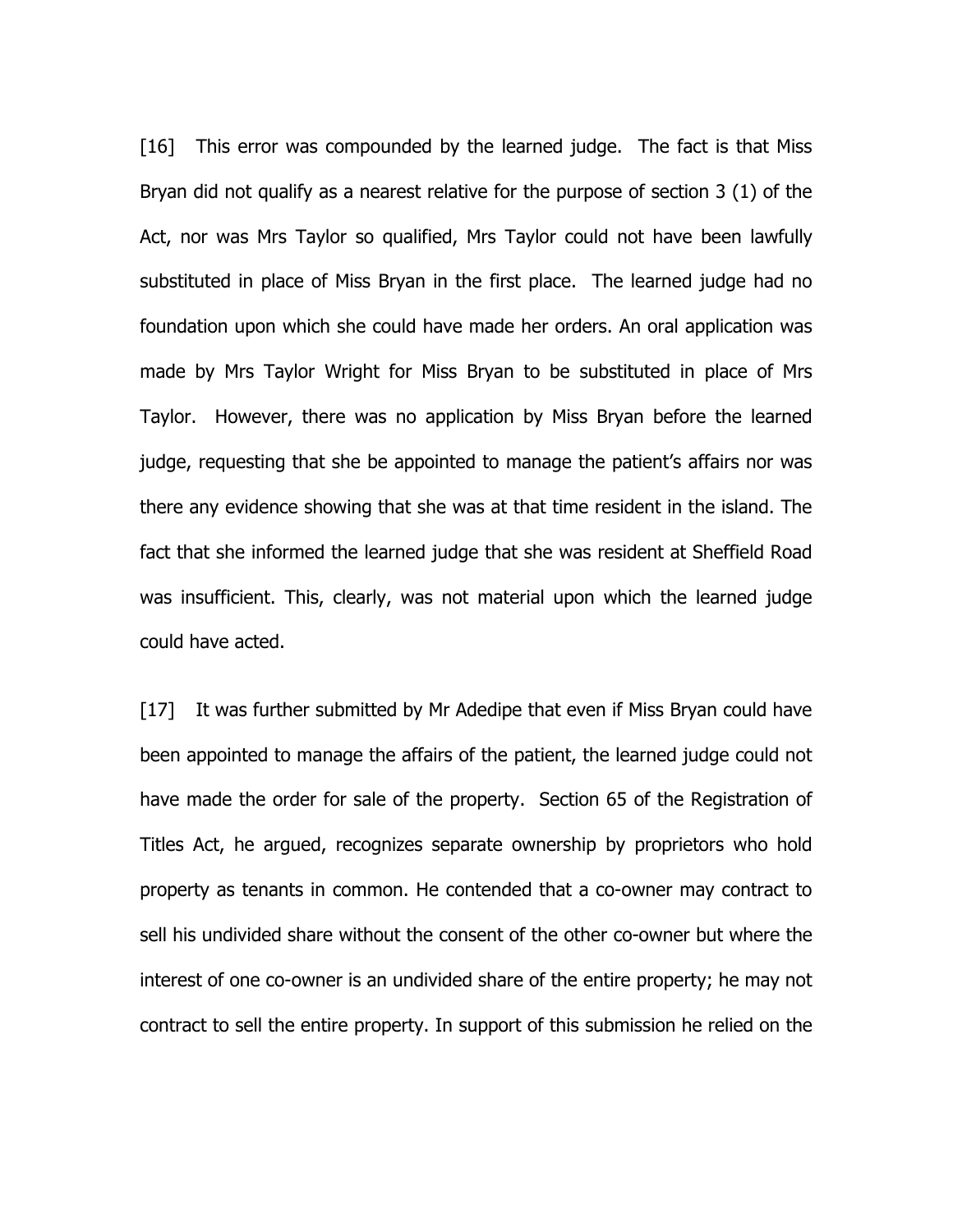# case of Leiba v Thompson (Administrator of the Estate of Herbert Leston Thompson) and in his personal capacity (1994) 31 JLR 183.

[18] In Leiba v. Thompson (supra) an action was brought by the appellant seeking specific performance of a written agreement for the sale of ¾ acre of land which was part of a larger piece of land. The entire property was held by the respondent and Herbert Thompson as tenants in common, each holding undivided shares in the property. The contract for the sale of the land was made without the consent of the co-tenant. Herbert died prior to the completion of the purported sale. Upon the co-tenant's refusal to complete the agreement, the appellant brought a suit. The trial judge found in favour of the respondent. Allowing the appeal, the court held, among other things, that although a cotenant may contract to sell without the consent of the other in that case the interest of the deceased was an undivided share in the entire property and he could not have contracted to sell ¾ of an acre of the property as his interest therein could not be quantified as ¾ of an acre.

[19] It is clear that where property is held by two registered proprietors as tenants in common in undivided shares, a co-owner cannot alienate the interest of the other by selling the entire property. Accordingly, the sale of the entire property requires the consensus of both owners. One co-owner may only alienate his share of the property if he holds a distinct share therein.